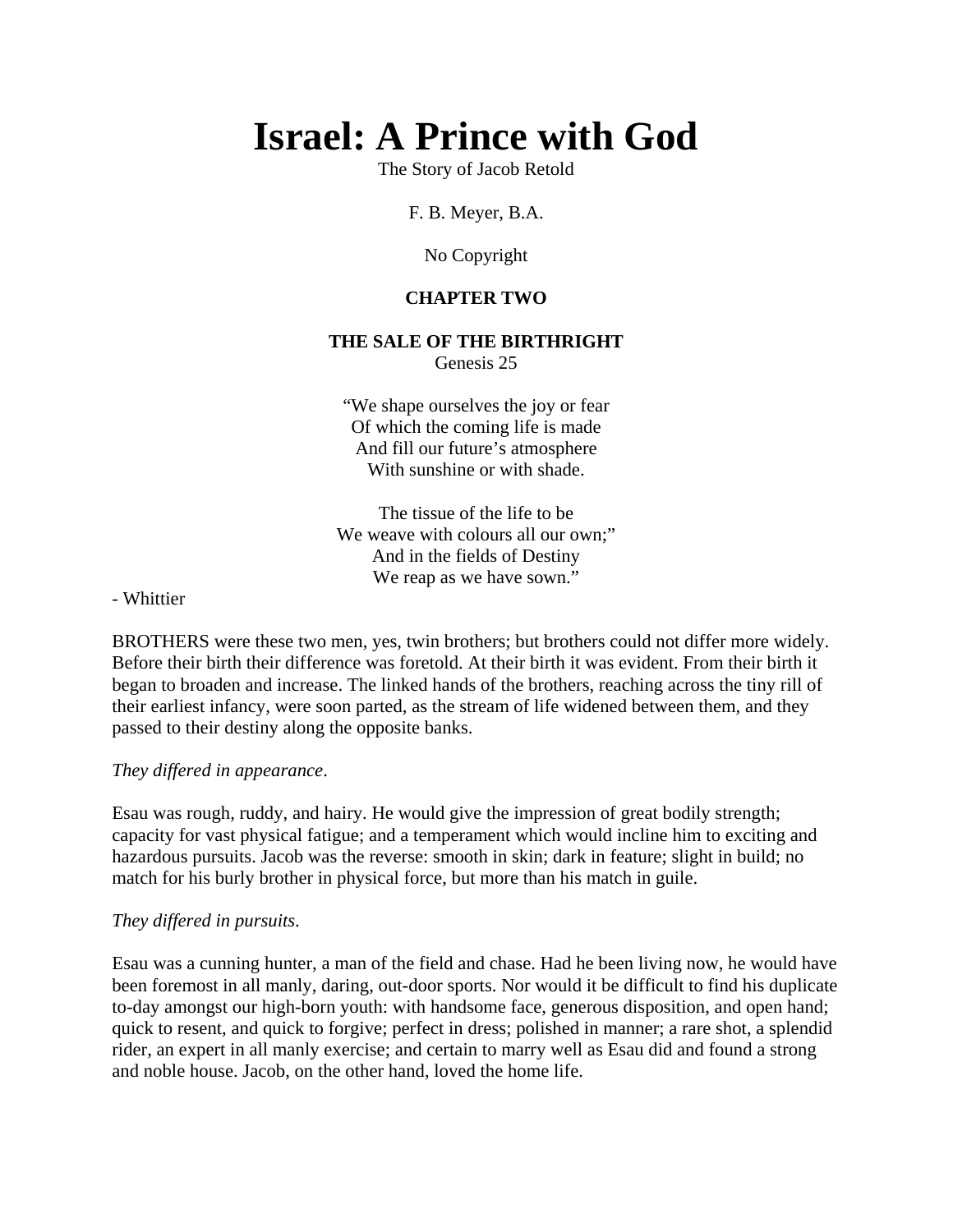The violent exercise and hazards for which Esau pined, as an imprisoned eagle for its rocky, storm-beaten crags, had no fascination for him. And while Esau was away, he was content to dwell among the flocks and herds of the camp; content with the peaceful occupations of an uneventful pastoral life. Each man to his taste!

## *They differed most in character*.

There is much in Esau which makes us like him; and we should have been certainly more quickly attracted to him than to his brother. If he was impetuous, he was generous. If he was rash, he was frank. If he was singularly wanting in religious fervour, he was a good son. If his heart doted on the pleasures of the chase, he was splendid company, and every inch a man. But, for all this, he was decidedly sensual. Scripture calls him profane i.e., he was a slave to his senses; he hailed anything that would thrill him with pleasant though transient excitement; he was willing to purchase pleasure at any price, though he had to pawn the most priceless jewels of his spirit; he was, indeed, too enamoured with the claims of the passing hour to care tor unseen realities; or to seek the eternal harvest which lies beyond the bitter sowing times of patience, and waiting, and pain. Alas, that he should have had such a host of imitators!

Jacob was a "**plain**" [quiet] man; but under that calm exterior there were depths and depths. Amid all the craft and duplicity of his nature, there was immense capacity for religious fervour and religious faith. He could understand, as Esau never could, the meaning of the birthright, with all its spiritual glow and glory. He could draw aside the veil of the unseen, and weigh its promises, and compare its treasures with the shows of earth. He could dream angel-haunted dreams, that threw a mystic ladder over the abyss of space, linking all worlds. And while Esau was occupied with pleasure, Jacob would feel within him the strange stirrings of a nature which could not be satisfied with anything within the narrow limits of his tents; but which yearned for that spiritual heritage which was summed up in the word "**birthright**."

Let us consider the Birthright; the Barter; and the Bitter Cry.

# **I. THE BIRTHRIGHT**

What was it? It was not worldly prosperity; for though Esau lost it, he had an abundant fortune: four hundred armed retainers followed at his heel; the great country of Edom owned his sway; till, after a life of splendid and unbroken prosperity, he went down to the grave in peace and a good old age. There is nothing in the brief record which we have of him to make us think that he lived a broken or disappointed life. All that this world could give was his. The sunshine of worldly prosperity touched with golden light all the wavelets that broke upon the beach of his life.

The exceeding bitter wail of momentary disappointment was soon forgotten in his satisfaction at having lost nothing which he really cared for, while so much was still left to him that his soul loved. Whatever the birthright was, it evidently was not worldly prosperity; for of this, Esau, who lost it, probably had more than Jacob, who won it.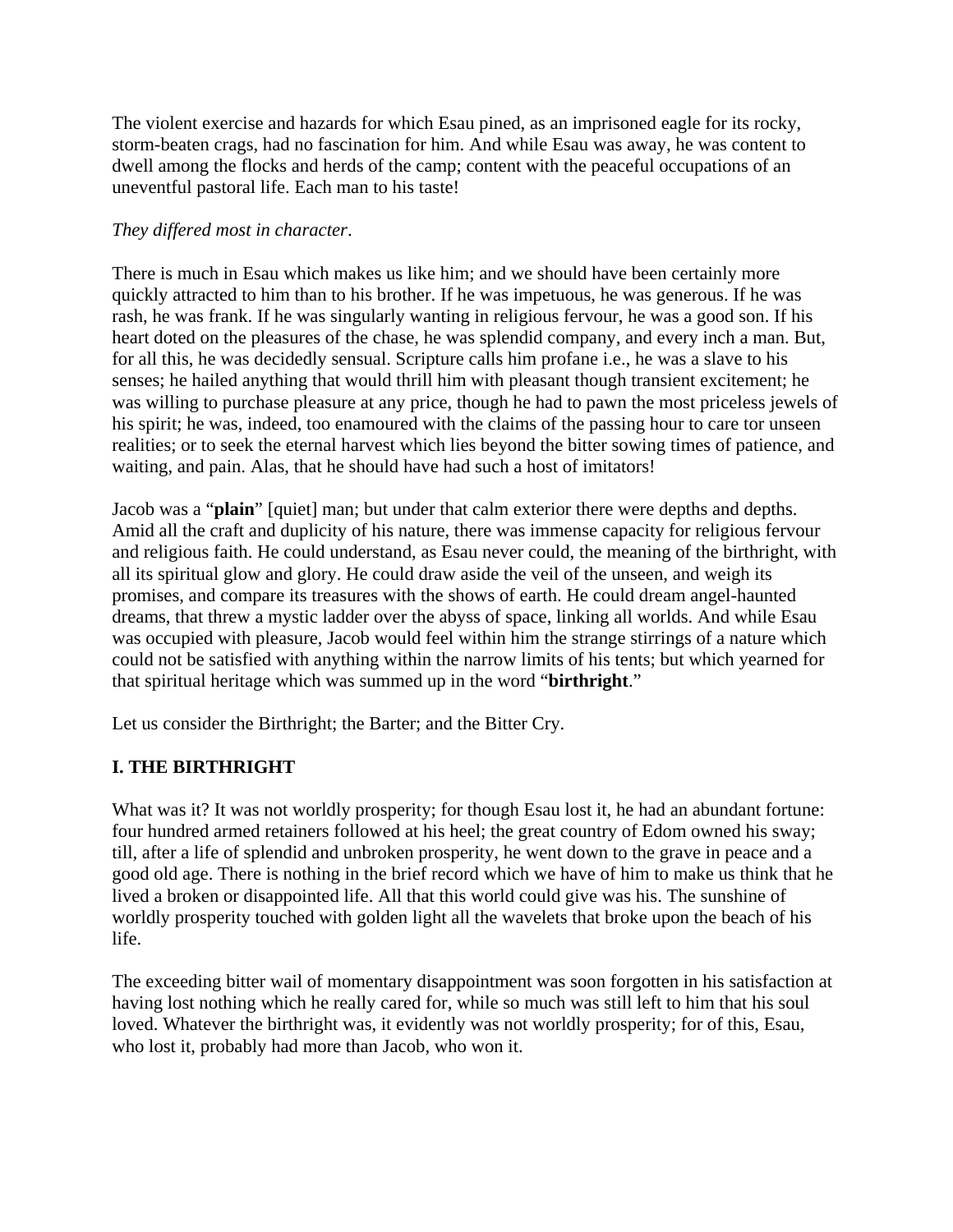It was not immunity from sorrow. When Jacob had secured it, it seemed as if the mystic box of Pandora had been opened in his home; for every human ill was let free into his life. Staff in hand, he tears himself from home, and seeks a distant country. A hireling in a kinsman's house, he spends the best years of manhood's prime. Halting on his thigh, he bows before Esau; buries his favorite Rachel; chafes over the open sores of his home life; is bereaved of his children; and moans that the days of the years of his pilgrimage have been evil and few. Few have trodden a more rugged path, or bound about their brows a crown more set with thorns. It was a sad and weary life that breathed itself out in that hieroglyphed chamber in the land of the Pharaohs, when for the last time he gathered his feet into his bed, and was gathered unto his people. Whatever the birthright was, it evidently was not freedom from pain and grief; for of these, Jacob, who won it, had infinitely more than Esau, who lost it.

The birthright was a spiritual heritage.

- It gave the right which ever belonged to its possessor of being the priest of the family or clan.

- It carried the privilege of being the depositary and communicator of the Divine secrets.
- It constituted a link in the line of descent by which the Messiah was to be born into the world.
- The right of wielding power with God and men;
- The right of catching up and handing on as in the old Greek race the torch of Messianic hope;
- The right of heirship to the promises of the covenant made to Abraham;
- The right of standing among the spiritual aristocracy of mankind;

- The right of being a pilgrim of eternity, owning no foot of earth, because all heaven was held in fee this, and more than this, was summed up in the possession of the birthright.

It was a fair heritage; but a fairer one is the birthright of every reader of these lines.

- You have been born into a world which has been trodden by the feet and wet by the tears of the Son of God.

- You have been born of a race whose redemption has been purchased at the exceeding great price of His precious Blood.

- You have been born of a nature which has been taken up by Him, who passed by that of angels.

And such a birth carries with it rights, given by the matchless grace of God, which as much outshine the birthrights of the old world, as the regalia of England does the crown of Alfred.

Your birth gives you:

- The right to be translated from the kingdom of darkness into the kingdom of God's dear Son;
- The right to claim of the Holy Ghost the second birth;
- The right to be forgiven and saved;
- The right to become the sons and daughters of the Lord God Almighty;
- The right to stand side by side with the Son in His glory, joint-heirs with Him of all that is His;
- The right to be more than conquerors over all the power of your foes;
- The right to be delivered from sin, and

- The right to join the jubilant throng that stands on the shores of the sea of glass mingled with fire.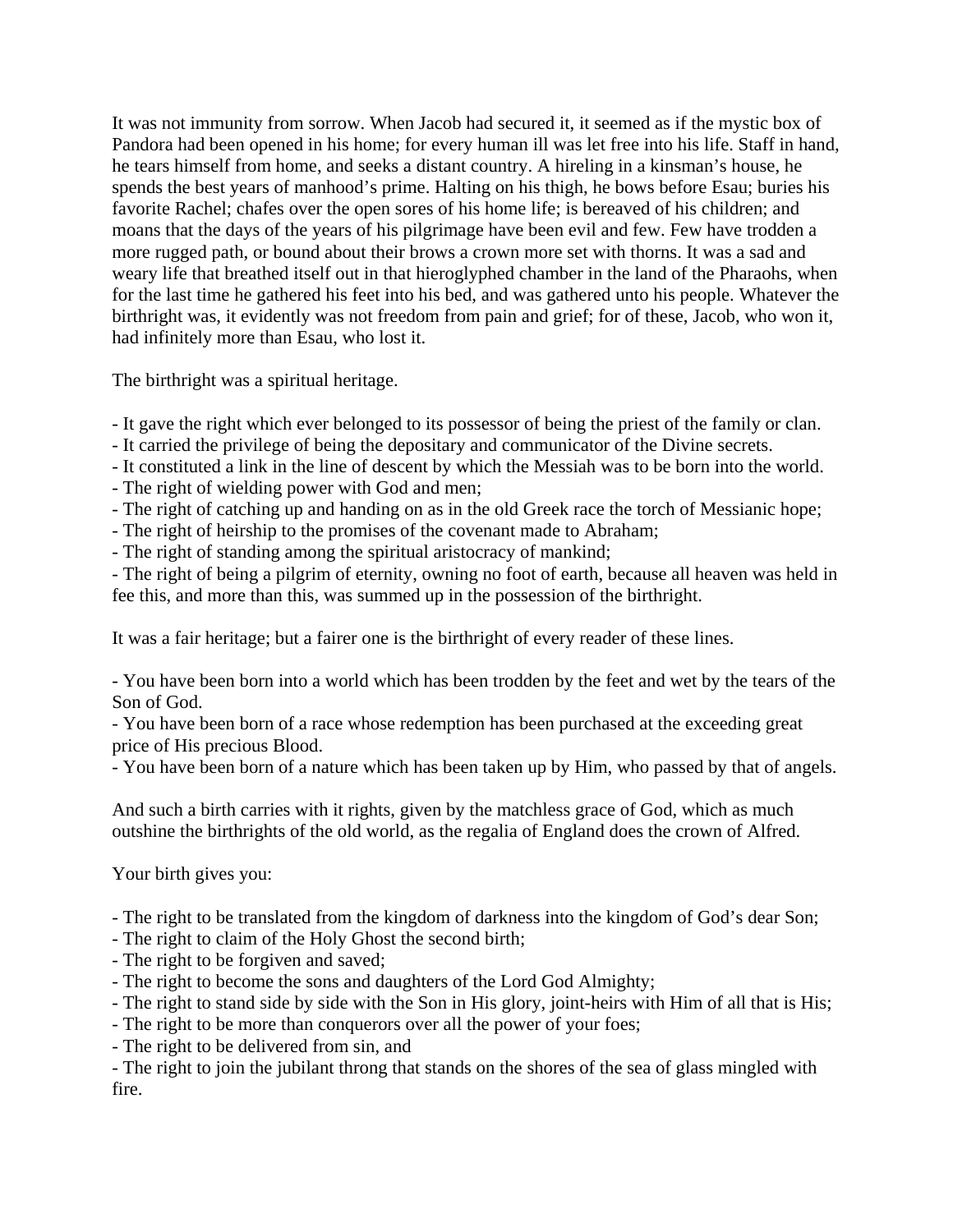This may be your glorious heritage. It cannot be purchased, or won by might of arm. It is reserved for those only who, having been born of woman, have also been born of the Holy Ghost. It may be amid tears and storm that the heart will first realize its right to participate in this inheritance; yet, even then, the thought and hope of its future heritage will cheer the spirit when passing through the stern discipline of life, on its way to the promised rest. That hope shall not be ashamed. And surely it will be the standing marvel of eternity that a destiny so bright was ever put within the reach of the fallen children of this sin-cursed earth.

## **II. THE BARTER**

One day Jacob was standing over a caldron of savoury pottage, made of those red lentiles which to the present day form a dish highly relished in Syria and in Egypt. The appetizing odour soon filled the air, enticing enough for a full, to say nothing of a hungry man. At that moment, who should come in but Esau, faint with hunger. He did not know the name: his active life left him little time for such trifles as domestic cookery; but the sight and smell were quite enough to convince him that Jacob's preparations would be marvelously suitable to stay the cravings of his hunters hunger. "**Feed me, I pray thee, with that same red pottage**," he cried impatiently.

Now Jacob was not wholly a selfish man; but it suddenly occurred to him that this would be a good opportunity of winning the right to be the spiritual leader of the clan. So, knowing well how little his brother counted on his rights, he made the extraordinary proposal to exchange the mess of pottage for the birthright.

Esau closed with the proposal. "**Behold**," said the bluff hunter, "**I am at the point to die; and what profit shall this birthright do to me?**" On the one hand was the birthright a myth, so far as he could see, a vision of the far future, wholly unseen and spiritual. On the other hand was this pottage, right before him, and very tempting to his hunger. So he made over his birthright to Jacob. And Jacob gave him bread and pottage of lentiles; and he did eat and drink, and went his way not, I think, without some qualms of conscience: and thus Esau despised his birthright.

We cannot exonerate either of these men from blame. Jacob was not only a traitor to his brother, but he was faithless towards his God. Had it not been distinctly whispered in his mother's ear that the elder of the brothers should serve the younger? Had not the realization of his loftiest ambition been pledged by One whose faithfulness had been the theme of repeated talks with Abraham, who had survived during the first eighteen years of his young life? He might have been well assured that what the God of Abraham had promised He was able also to perform; and would perform, without the aid of his own miserable schemes. But how hard is it for us to quietly wait for God!

We are too apt to outrun Him; to forestall the quiet unfolding of His purposes; and to snatch at promised blessings before they are ripe.

And as for Esau, we can never forget the beacon words of Scripture: "**Looking diligently** . . . **Lest there be any fornicator, or profane person, as Esau, who for one morsel of meat sold his birthright**" (Hebrews 12:15-16).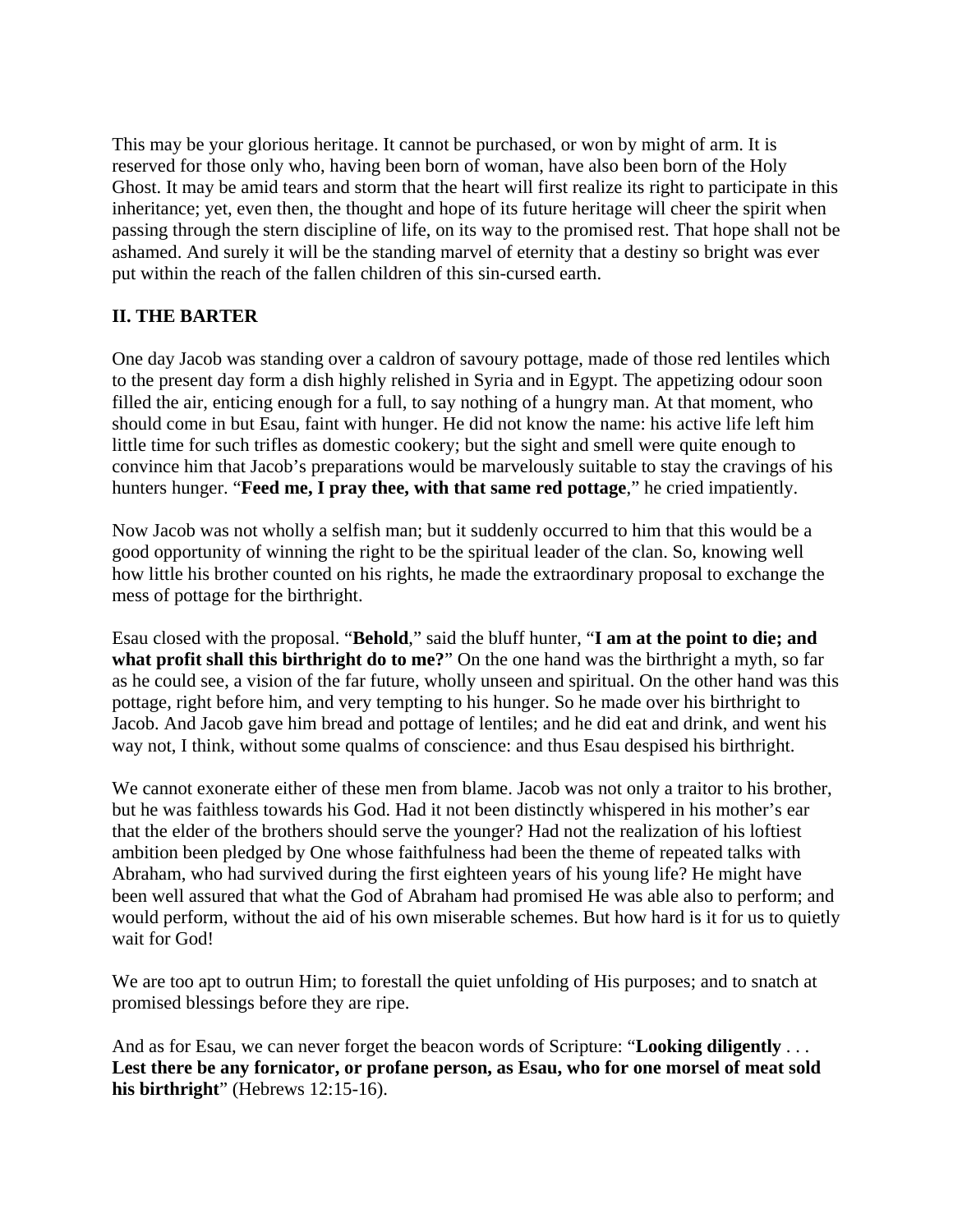Yet let us, in condemning him across the ages, look close at home. How many are there amongst ourselves, born into the world with splendid talents; dowried with unusual powers; inheritors of noble names; heirs to vast estates; gifted with keys to unlock any of the many doors to name, and fame, and usefulness who yet fling away all these possibilities of blessing and blessedness, for one brief plunge into the Stygian pool of selfish and sensual indulgence! The strongest and bravest men in build and muscle are often the weakest in resisting the appeals of momentary passion.

- Esau is mastered by the fragrance of a mess of pottage;
- Samson by the charms of a Philistine girl;
- Peter by the question of a servant.

There is no strength apart from the strong Son of God.

And the appeals to sense come oftenest when we are least expecting them. When we say, Peace and safety, then sudden destruction comes. The foe creeps through the postern gate. The arrow penetrates the joints of the harness. The moment of crisis is the moment when we come in from the dangers of the chase to the home which promised us immunity from the attack. "**Watch ye therefore, and pray always; that ye may be accounted worthy to escape all these things**."

These appeals, moreover, come in the most trivial things. One mess of pottage; one glass of drink; one moment's unbridled passion; one afternoon's saunter; a question and an answer; a movement or a look. It is in such small things small as the angle at which railway lines diverge from each other to east and west that great alternatives are offered and great decisions made. When we fail in some such thing, we often comfort ourselves with the reflection that we could and would do right in some all-important crisis.

- We cannot pray in a bedroom; but we could burn at a stake.
- We cannot speak to an individual; but we could preach at a Pentecost.

We little understand ourselves. We do not see that trifles are the truest test of character; and that if we cannot run with footmen, we certainly could not contend with horses; and if we have been wearied in the land of peace, we certainly shall stand no chance when we are called to battle with the swellings of Jordan. There are no trifles in Christian living. Everything is great; because the mightiest events revolve on the smallest pivots; and the greatest harvests for good and ill spring from the tiniest seeds.

Had we been at Esau's side, how eagerly should we have laid our hand upon his shoulder, entreating him to pause and consider, before he bartered the spiritual for the physical; the eternal for the temporal; the unseen for the seen. "Will it pay?" "Is it wise?" "Will you get an equivalent for that which you forfeit now for ever?" And such questions are asked still of all Esaus who are tempted to barter their peace, their manhood, their Heaven, for one mess of the devil's pottage. It steams. It smells savoury. It promises to do more good to you than all the Bible put together.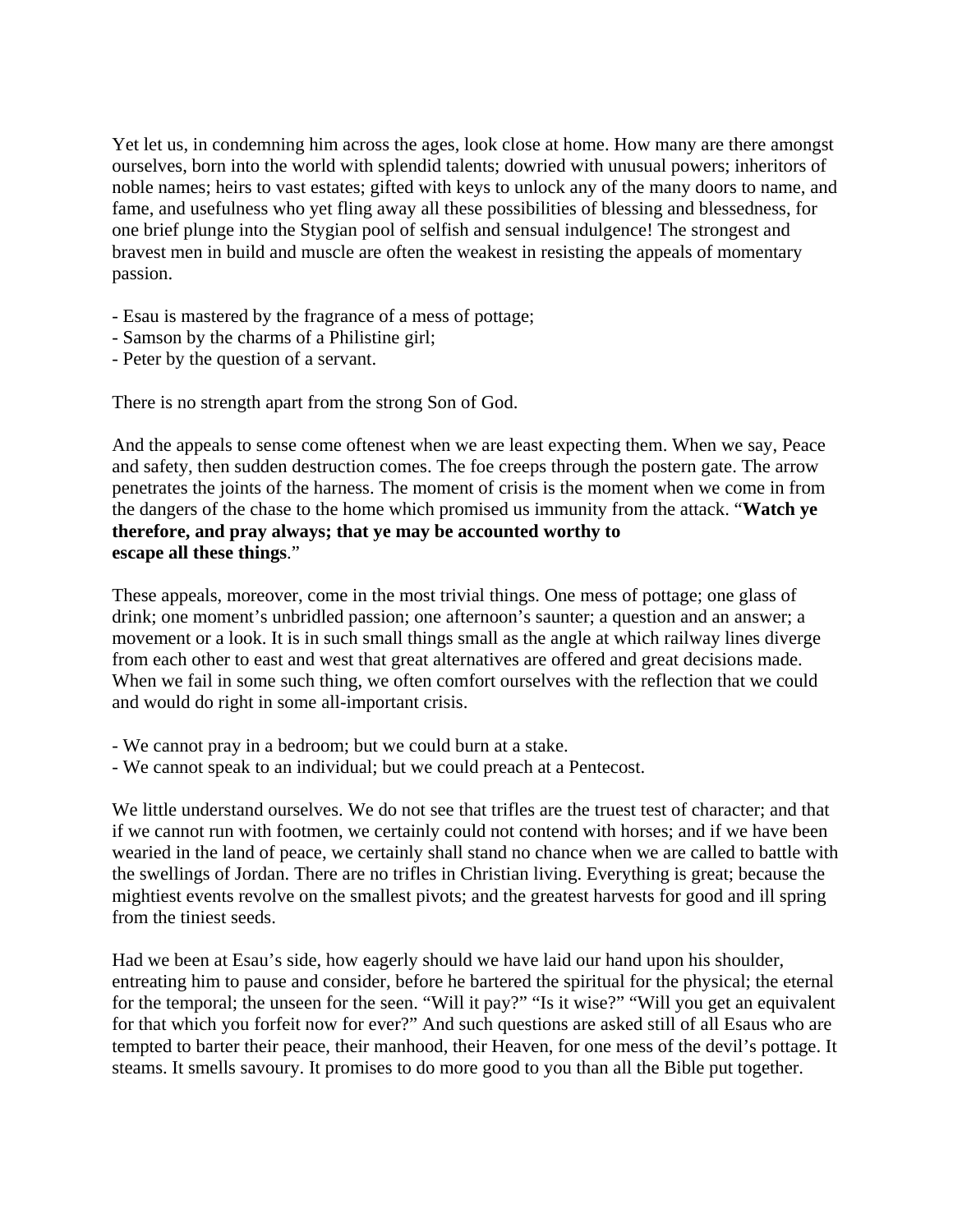The tempter whispers, "Thou shalt not surely die. Bow down and worship me, and all shall be thine. Give me that which thou hast; and I will give thee this and much more." Then it is that a still small voice asks, "What shall it profit a man if he gain the world and lose himself? How much less will it profit him to lose his all for one small mess of pottage, which will only secure a brief respite from the cravings of appetite."

Learn to master appetite in Christ's strength; this will serve thee better far than warding off its urgency for a time, leaving it to return with whetted hunger, like a pack of wolves which have tasted blood. "**Hold that fast which thou hast, that no man take thy crown**" (Revelation 3:11).

# **III. THE BITTER CRY**

When Esau saw that God had taken him at his word, and had taken away from him the birthright of spiritual primacy. "**he cried with a great and exceeding bitter cry**" (Genesis 27:34). But that cry came too late to alter the consequences of his rash act. "**He found no place of repentance**" (no way to change his father's decision), "**though he sought it carefully with tears**" (Hebrews 12:17).

"**No place of repentance!**" On many hearts those words have rung the knell of hope. As the heart-broken sinner has reviewed a blighted past with bitter tears and cries, the adversary of souls has whispered that he has sinned too deeply for repentance, and wandered too far to return; and he has backed the insinuation with these terrible words "**no place of repentance**." And is it so? Is it possible for a soul, on this side of death, to reach a position where tears and prayers will strike against the brazen heavens, and rebound, only an echo? It cannot be. It is possible that a man should become too callous and hard to desire salvation: this is the sin unto death; this is the sin that hath never forgiveness; and it has no forgiveness because the sinner does not desire or seek it. But:

- It is impossible for a man to desire to repent and not find a ready help in the grace of the Holy Ghost.

- It is impossible for a man to seek forgiveness with bitter tears, and not obtain it.

- It is impossible for a man to knock at the door of mercy, and not find it open at last, though after long delay:

"**All manner of sin and blasphemy shall be forgiven unto men**." In point of fact, these desires and tears and prayers are blessed symptoms that the work of grace and forgiveness has begun within the soul. They are not of man; or of the will of the flesh: but of God. And when God puts His hand to the plough in a human spirit, He never looks back.

But the "**repentance**" mentioned here is not repentance to salvation; but the power of reversing the past. Esau could not undo what he had done. He had long despised his birthright. That act of surrender was not a solitary one, but the outcome of a state of heart. It simply revealed thoughts that had been long admitted guests in the inner chamber of his being. But when once this temper had taken effect in a definite promise, asseverated by an oath, God held him to it yea, nature and righteousness and conscience held him to it too; and he could not alter it by his tears or bitter cries.